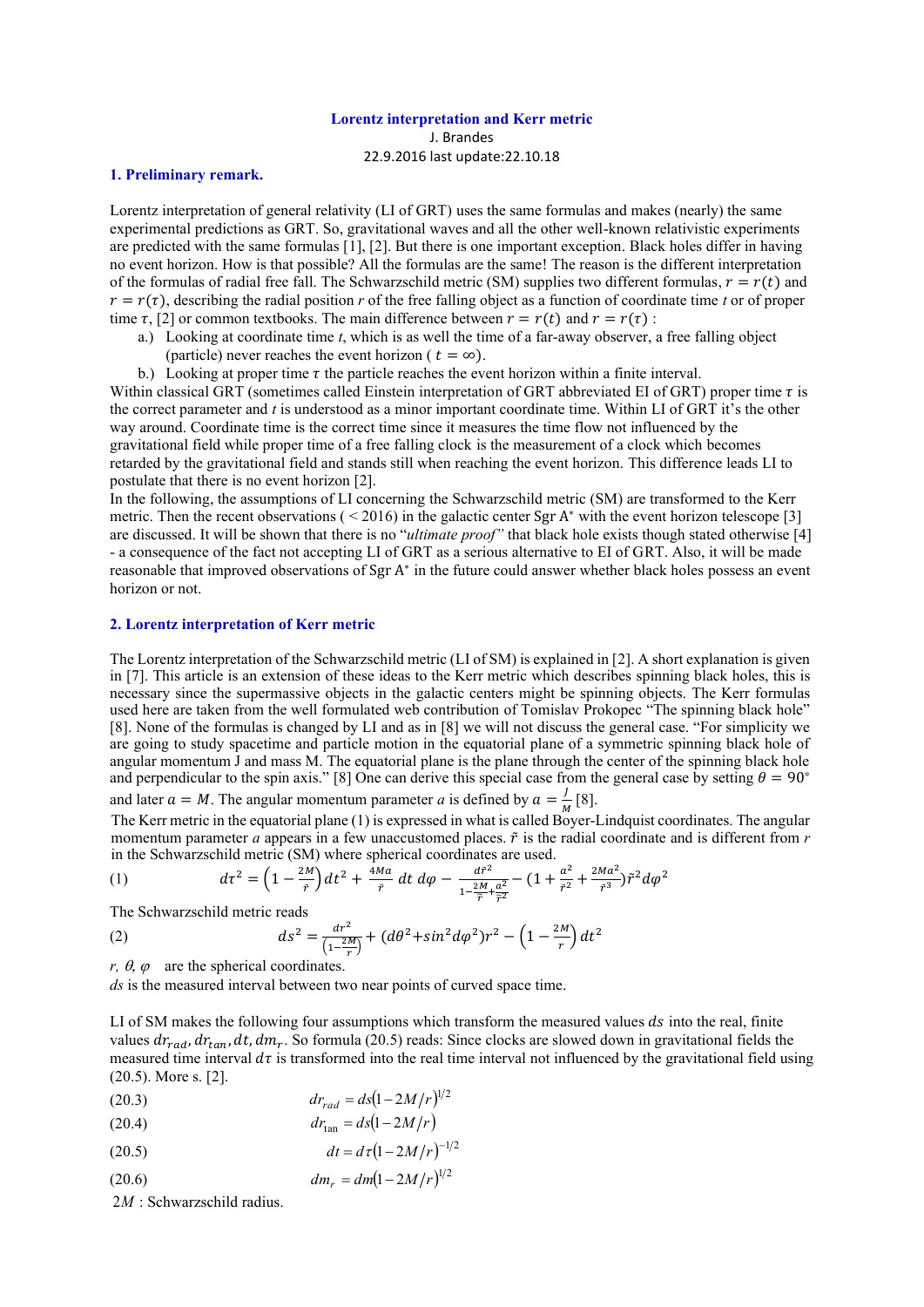The similar formulas for the Kerr metric in the special case  $\theta = 90^\circ a = M$ :

(3) 
$$
d\tilde{r}_{radial} = ds \left(1 - \frac{M}{\tilde{r}}\right)
$$

(4) 
$$
d\tilde{r}_{tan} = ds \left(1 - \frac{2M}{R(\tilde{r})}\right)
$$

(5) 
$$
dt = d\tau \left(1 - \frac{2M}{\tilde{r}}\right)^{-\frac{1}{2}}
$$

(6) 
$$
dm_r = dm \left(1 - \frac{2M}{r}\right)^{\frac{1}{2}}
$$
 if additionally, the particle is at rest in the gravitational field.

These formulas are not those for the general case but they show how LI of GRT will work when the supermassive objects (black holes) will have a spin.

In the following the formulas are derived using [8]. Also, the radial free fall will be discussed.

(20.3) becomes for Kerr metric formula (3).

From formula (17) in [8] one gets

(3) 
$$
d\tilde{r}_{radial} = ds \left(1 - \frac{M}{r}\right) \text{ in Boyer-Lindquist coordinates } \tilde{r}, \theta, \varphi.
$$

 $\tilde{r} = M$  conforms with  $r = 2M$ , since  $\tilde{r} = M$  means with

(8) 
$$
R^2 = \tilde{r}^2 + M^2 + \frac{2M^3}{\tilde{r}}
$$
 which is Formula 13 of [8]

$$
(9) \quad
$$

$$
R^2 = 4M^2
$$
  
(10) 
$$
R^2 = 2M
$$

$$
R = 2M
$$

 $\tilde{r} = M$  belongs to the 'reduced circumference'  $R = 2M$ 

(20.4) becomes (4).

(4) 
$$
d\tilde{r}_{tan} = ds \left(1 - \frac{2M}{R(\tilde{r})}\right) \text{ or } d\tilde{r}_{tan} = dR(\tilde{r})
$$
  
Within *K* or matrix and  $\alpha = M, \theta = 90^{\circ}$  one has

Within Kerr metric and  $a = M$ ,  $\theta = 90^\circ$  one has  $M^3$ 

(12) 
$$
R^2(\tilde{r}) = \tilde{r}^2 + M^2 + \frac{2M}{\tilde{r}}
$$

(13)  $R(\tilde{r} = M) = 2M$ Since  $R(\tilde{r})$  is the measurement result of circumference divided by  $2\pi$  at the position  $\tilde{r} = M$  one has

(14)  $\int ds = 2\pi R(\tilde{r})$ 

(15)  $\int d\tilde{r}_{tan} = \int ds - 2\pi 2M$  with the same arguments as in [2], page 307. (14) and (15) lead to (4).

(4) 
$$
d\tilde{r}_{tan} = ds \left(1 - \frac{2M}{R(\tilde{r})}\right)
$$

(4) means that at  $\tilde{r} = M$  one has  $d\tilde{r}_{tan} = 0$ . At  $\tilde{r} = M$  the fast rotating black hole is a point in analogy to the situation of SM for which the black hole is a point at  $r = 2M$ . Within EI of GRT the black hole is a sphere of radius  $\tilde{r} = M$  (Kerr metric) or  $r = 2M$  (Schwarzschild metric).

In the case (20.5) one gets from (25) of [8] the formal identical result but with  $\tilde{r}$  instead of  $r$ .

 $\left(\frac{M}{\tilde{r}}\right)^{-\frac{1}{2}}$ 

$$
dt = d\tau \left(1 - \frac{2M}{\tilde{r}}\right)
$$

In the case of  $\tilde{r} = 2M$  one has

(18) 
$$
R^2 = (2M)^2 + M^2 + \frac{2M^3}{3M}
$$

(19) 
$$
R = 2,4M \text{ instead } R = 2M \text{ in the case } r = 2M
$$

Formula (5) can be proven experimentally by putting a clock into the gravitational field and comparing with a clock outside. But the two different interpretations remain. EI says: time becomes slowed down since spacetime is curved and LI says: not time but the clock runs slower on account of its interactions with the gravitational field.

Using formula 19 of [8] one gets

(20) 
$$
\frac{E}{m} = \left(1 - \frac{2M}{\tilde{r}}\right)\frac{dt}{d\tau} + \frac{2M^2}{\tilde{r}}\frac{d\varphi}{d\tau}
$$

E  $\frac{E}{m}$  is constant and (20) is the energy conservation law for a free falling particle in the Kerr metric. Formula (20.6)

is valid for a particle resting or moving at position *r*. For a resting particle in the Kerr metric one has  $\frac{d\varphi}{dt} = 0$ . It exists if  $\tilde{r} > 2M$ . If  $\tilde{r} = 2M$  the rest mass becomes zero and if  $\tilde{r} < 2M$  the rest mass is negative what might be interpreted as that such particles don't exist. Out of (20) one gets for a particle resting at  $\tilde{r} > 2M$ :

(21) 
$$
\frac{E}{m} = \left(1 - \frac{2M}{\tilde{r}}\right)\frac{dt}{d\tau}
$$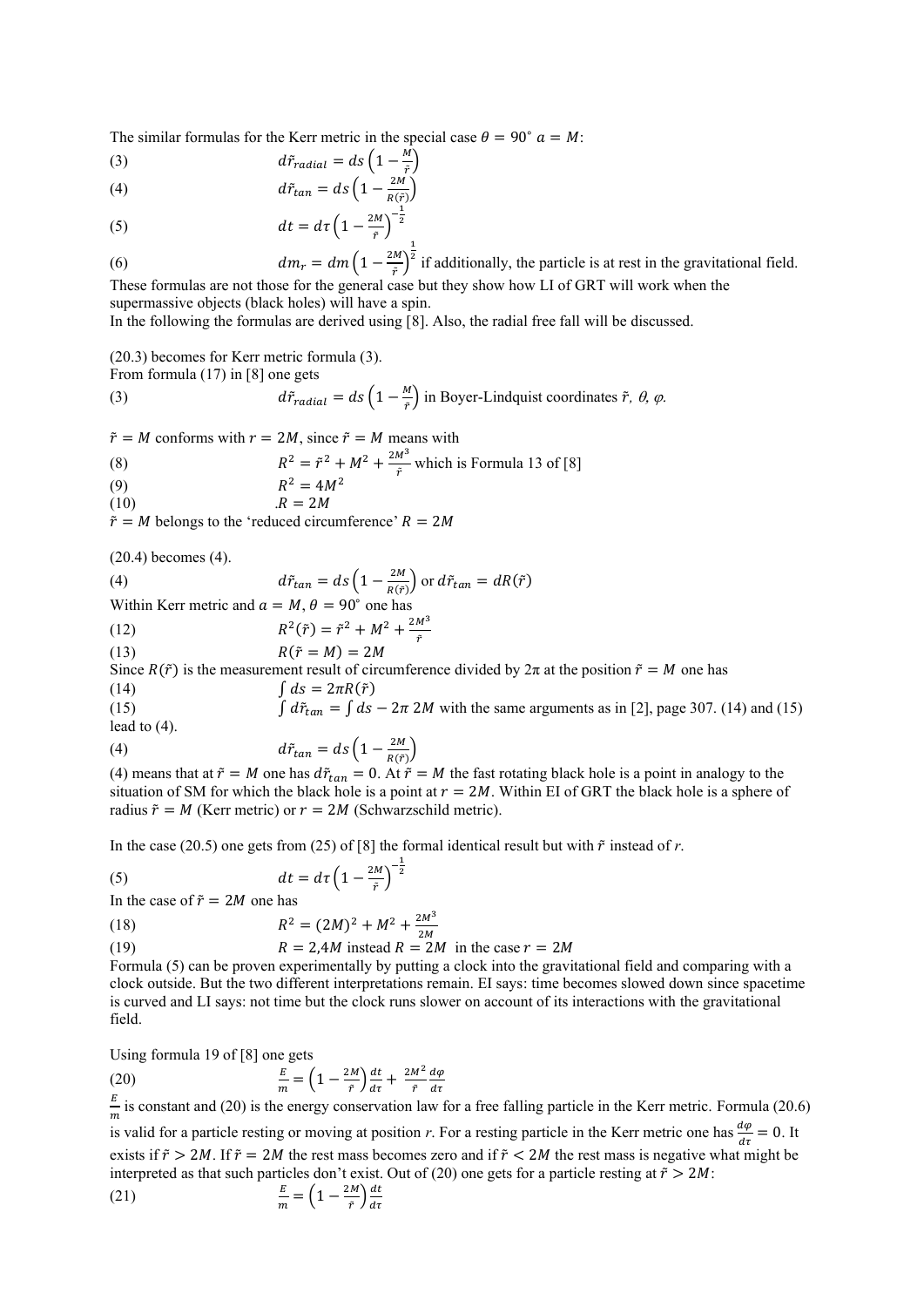Using formula 15 of [8] one gets

(22) 
$$
\frac{E}{m} = \left(1 - \frac{2M}{\tilde{r}}\right)
$$

Setting  $E = dm_r$  and  $m = dm$  the result is

(6) 
$$
dm_r = dm \left(1 - \frac{1}{2m}\right)
$$

 $dm$  is the rest mass outside the gravitational field.

 $dm_r$  is the rest mass within the gravitational field at position  $\tilde{r}$ .

1 2

2M  $\frac{1}{\tilde{r}})$ 1 2

(6) looks identical to (20.6). But the case  $R(\tilde{r}) = r$  is physically more important than the case  $\tilde{r} = r$  since in the former case the measured circumferences are the same.  $R(\tilde{r}) = r$  means  $\tilde{r} < r$  and a lower rest mass  $dm_r$  in (6). Within a rotating field (Kerr metric) a particle at a position geometrically equivalent to SM has a lower rest mass than in SM (with Newton: a more negative potential energy. You have to invest more energy when moving the particle out of the field).

The case of a free falling particle having  $\frac{d\varphi}{dt} > 0$  is not discussed yet.

These considerations prove that LI of GRT is well extensible to the Kerr metric in the case  $\theta = 90^\circ$  and  $a = M$ and one can imagine that this remains true for the general case.

# **3. The case of a free falling particle with zero angular momentum**

The next question: Does the main difference between  $r = r(t)$  and  $r = r(\tau)$  of free falling particles of SM remain valid for the Kerr metric? If so then:

- a.) Looking at coordinate time *t*, which is as well the time of a far-away observer, a free falling object (particle) never reaches the event horizon ( $t = \infty$ ).
- b.) Looking at proper time  $\tau$  the particle reaches the event horizon and beyond within a finite interval.



Fig. 1. Computer plot. Kerr map of the trajectory (24) in space of a stone dropped from rest far from a black hole (therefore with zero angular momentum). According to the far-away time t, the particle spirals in to the horizon at  $\tilde{r} = 2M$  and circulates there forever. Taken from: Tomislav Prokopec Institute for Theoretical Physics and Spinoza Institute Utrecht University [8]

Fig. 1 is a computer plot using

(24)  $d\tilde{r} = \frac{(\tilde{r}-m)^2}{a}$  $\frac{(\vec{r})^2}{(\vec{r})^2} \left[ \frac{\vec{r}^3}{2M^3} + \frac{\vec{r}}{2M} \right]$  $\frac{1}{2M}$  $\frac{1}{2}d\varphi$  , formula (24) in [8].

Fig. 1 proves that the free falling particle as a function of *t* spirals around the black hole and circles for ever at  $\tilde{r} = M$ . The particle never reaches the center as a function of *t*. Looking at

(25) 
$$
\left(\frac{d\tilde{r}}{d\tau}\right)^2 = \frac{2M}{\tilde{r}} \left(1 + \frac{M^2}{\tilde{r}^2}\right)
$$
 formula (25) in [8]

 $\frac{dr}{d\tau}$  never becomes zero and as a function of  $\tau$  the free falling particles reaches the center of the black hole within a finite time interval. So, the situation for LI of GRT and EI of GRT concerning the Kerr metric remains the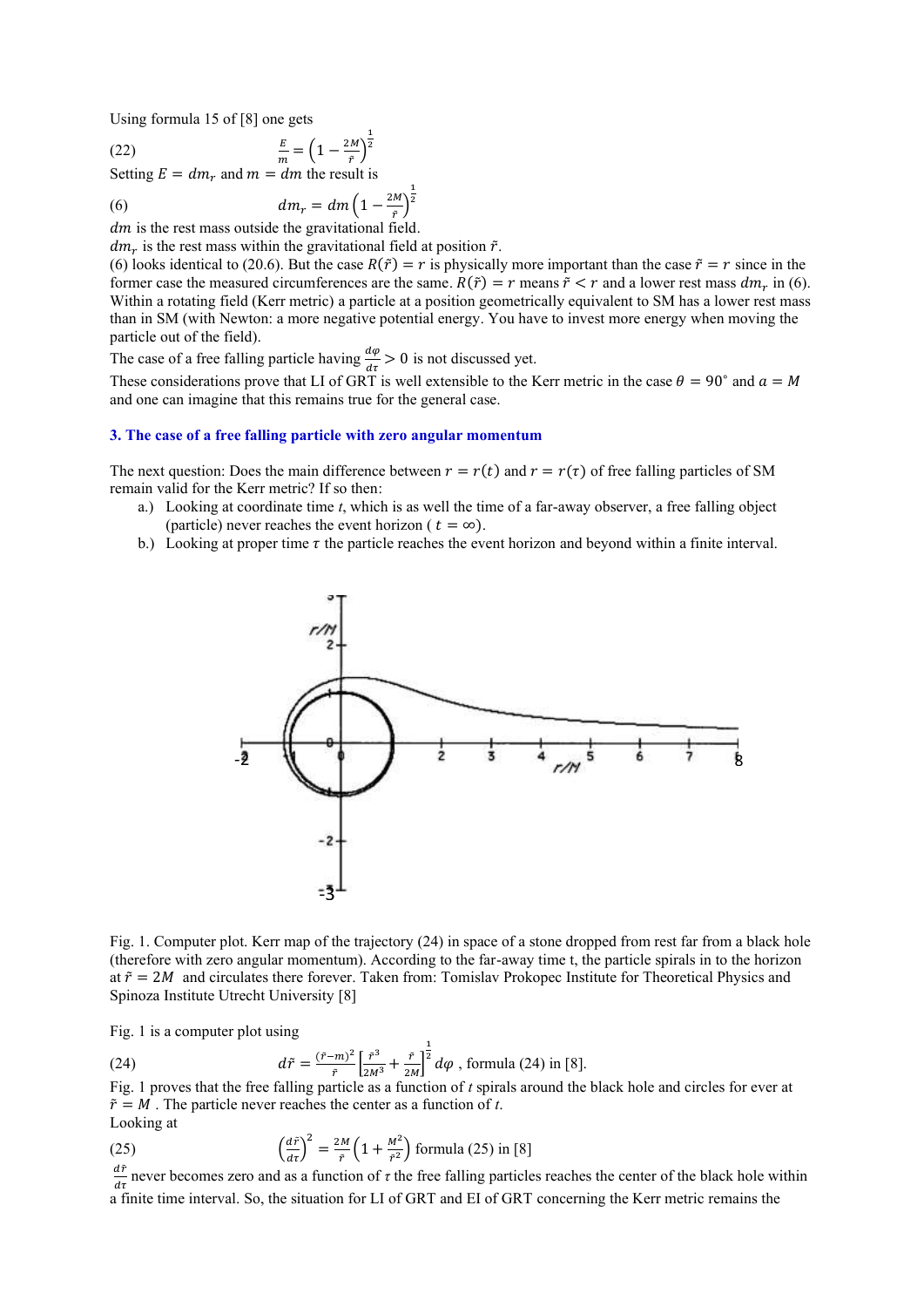same as for SM. EI: *t* is a coordinate time having restricted validity, only. The particle reaches the black hole center after a finite proper time. LI: Since the particle never reaches the black hole center in a finite far away time the interior of the black hole has no physical importance. In reality it is a point and circulation around the center in Fig. 1 can be understood as that a free falling particle gets a spin. The curved spacetime (especially the black hole sphere) *only visualizes* how bodies and measuring rods and clocks are affected by gravitational fields. In simple words: The measuring result around a black hole is a sphere but you have to correct this result by (4) because measuring rods contract and then you have a point.

# **4. Understanding the measuring results of the event horizon until 2016**

At first a comment on the manner how relativists present their - certainly important - investigations. These investigations are always "ultimate" proofs of classical GRT, any rational alternative is ruled out. As stated above, the important difference between classical GRT and LI of GRT is the question whether an event horizon does exist or not. This question is not answered, yet. In spite of this, for relativists there are at least two "ultimate proofs" that black holes exist. The first one was done b[y Genzel, Eisenhauer, Gillessen 2010](http://adsabs.harvard.edu/abs/2010RvMP...82.3121G) [14]. Some comments: "The outstanding, main result of our work is the proof of existence of an astrophysical massive black hole*, beyond any reasonable doubt*."[9]. Another one: "[Reinhard](http://www.mpg.de/cgi-bin/mpg.de/person.cgi?nav=kontakt&persId=152748&lang=de&inst=extraterrestrische_physik) Genzel is the man who revealed the supermassive black hole at the very centre of our own galaxy, the Milky Way. The evidence gathered by [his](http://www.mpe.mpg.de/ir/GC/index.php)  [research group](http://www.mpe.mpg.de/ir/GC/index.php) in Germany and by a group led by [Andrea Ghez](http://www.astro.ucla.edu/~ghezgroup/gc/index.shtml) in California is now *so compelling that there is no longer a debate among astronomers that black holes really exist*" [10] The second "ultimate proof" is presented on the website of the Event Horizon Telescope. One of their "*key science results* so far: Ser A<sup>\*</sup> is a [black hole](http://www.eventhorizontelescope.org/science/eh_structure.html)"[12]. Similar: "Within the BlackHoleCam project we [will]… provide the *ultimate proof* that [a] black hole *exists*." [13]

In spite of this, the observations and simulations of these groups are highly important and they state correctly: "One of the most fundamental predictions of GR are black holes (BHs). Their defining feature is the event horizon, the surface that even light cannot escape and where time and space exchange their nature. However, while there are many convincing BH candidates in the universe, there is no experimental proof for the existence of an event horizon yet." [13]. But up to now, as far as I know, the LI of GRT is not considered. The results by [14] – the first "ultimate" proof - are clearly no "ultimate" proof since LI of GRT predicts supermassive objects without any event horizon. The counter arguments against "key science results so far: Sgr [A\\* is a black hole](http://www.eventhorizontelescope.org/science/eh_structure.html)" - the second "ultimate" proof - are more difficult. Certainly, the future work of the Event Horizon Telescope collaboration and others will prove whether an event horizon exists or not. The main argument of [Sgr A\\* is a black hole:](http://www.eventhorizontelescope.org/science/eh_structure.html) "Material is falling into the Sgr A\* system. If Sgr A\* had a surface no bigger than the size measured by the EHT, it would be a very bright source at infrared wavelengths. However, Sgr A\* is a faint infrared source, indicating that energy is disappearing through an event horizon, the existence of which defines a black hole." [12]

This argument is convincing but there are objections: By [12] a bright spot is observed. "[The bright spot] is more likely a smaller region offset from the black hole, presumably in a compact portion of an accretion disk or jet that is Doppler-enhanced by its velocity along our line of sight." A bright spot could result from the interaction of the surface of the supermassive object with the inner accretion disk and so the observed surface is not faint, at least partly. Also, up to now the amount of material falling towards the supermassive object is not really known and it is not known how much of the accreting material becomes part of the jets. The amount of cooling by other forms of particle emission is an open question, too.

Another convincing attempt to proof of black holes is discussed in Schutz [15] in the chapter "The signature of a supermassive black hole in MCG-6-30-15". "Their estimate is that the inner edge of the accretion disk is at just 1,24  $GM/c<sup>2</sup>$ . Since "accretion disks around a Schwarzschild black hole cannot extend within the last stable orbit at 6  $GM/c^2$ ... this black hole must be rotating almost as fast as the extremal Kerr hole". The arguments in [15] are convincing but LI gives an alternative explanation. In my textbook [2] chapter 21.5 the different features of black holes in classical GRT and LI of GRT are explained and illustrated. Black holes are spheres of radius  $r = r_{SM}$  or  $\tilde{r} = M$  (SM or Kerr metric). Within LI of GRT these supermassive objects have a radius  $r > r<sub>SM</sub>$ . The signature of a supermassive black hole in MCG-6-30-15 now reads: there is a supermassive object with an observed radius  $\tilde{r} = 1.24 \, GM/c^2$ . The bright source arises from the collision of the instable parts of the inner disk edge with the surface of the supermassive object. This source is brighter than the supermassive object itself on account of the same reasons as when a meteorite hits on earth producing a light flash. The necessary cooling as demanded by [12] may be done by jets and all the other forms of particle emission and only partly by radiation.

*This are qualitative ideas, only*. They should become improved by better observations. The differences between LI and EI are in general: